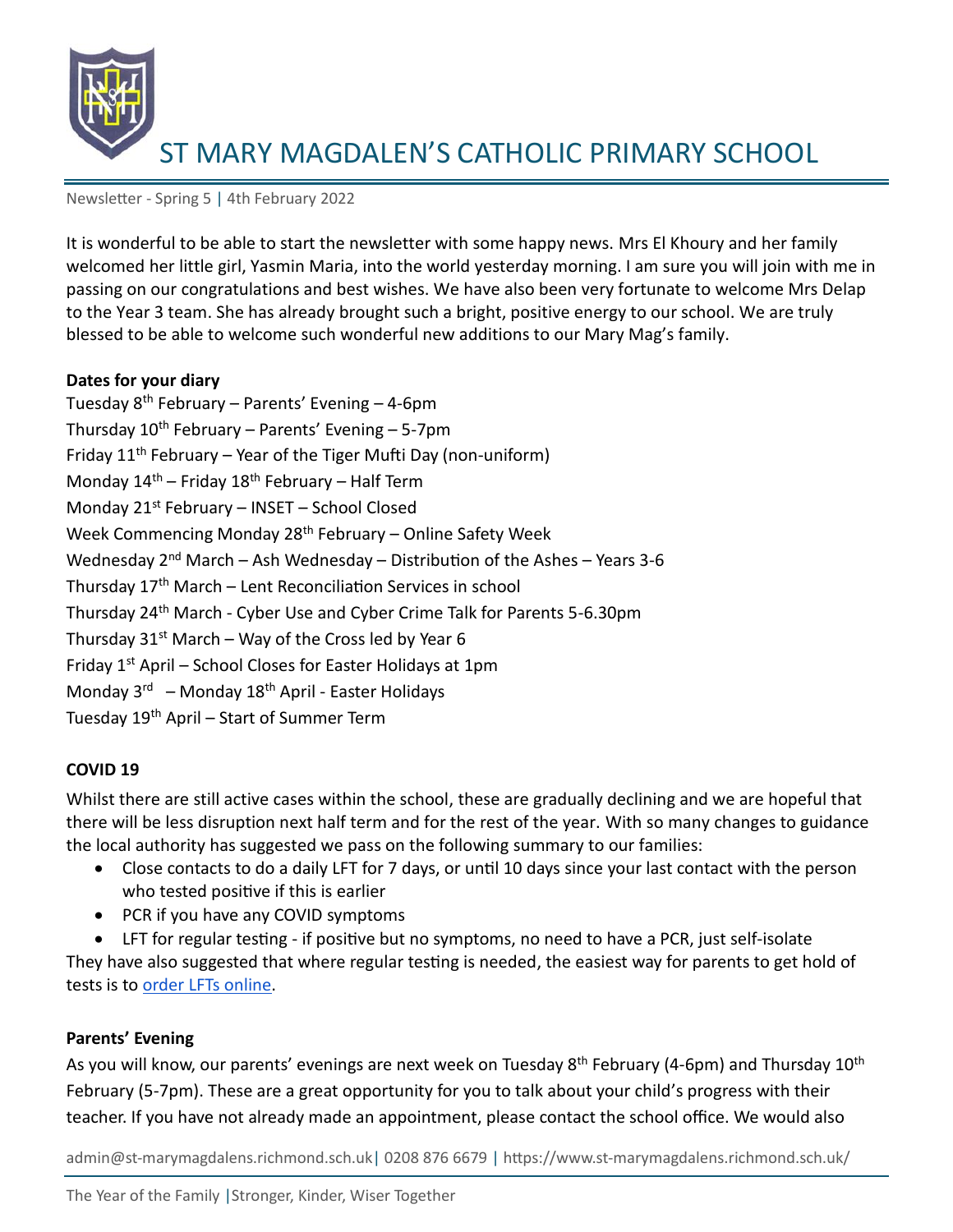advise you to check that you are able to access the appointment before your allotted time. This is an option that is given when you sign into the SchoolCloud programme, so please take advantage of this to avoid delays and give us time to resolve any issues you may have before the meetings.

## **New to English?**

At St Mary Magdalen's, we are very lucky to have over 23 languages spoken and many of our children and parents speak two or more languages. We have been fortunate to be joined by Madame Goalen this year, who is helping nurture our children's love of languages during her excellent French lessons.

We are aware that some of our parents may also be interested in developing their language skills, and Learn English at Home (LEAH) have offered to work with us to support this. Learn English at Home (LEAH) are a charity with a 39-year history of supporting adults to learn English, empowering clients to become active participants in their local communities. Our first step is to find out if any of our parents are interested in taking up this opportunity. If you are, please complete the Google form below to register your interest: <https://docs.google.com/forms/d/111QiUt5T5gMzilVEtCWwe23fVkyBucBcQf57qQcc4Do/edit>

# **Mufti day – Friday 11 th February**

Just a reminder that next Friday we will be running our pawsome mufti day! In the spirit of the year of the tiger, our mufti theme is animals, so please dress up as your favourite furry friend and bring in a £1 donation - the purrrrrfect amount! Dressing up is optional so please just wear what you like.

## **Calling all Artists!**

Mrs Taroghion Budd has been a great addition to our staff. I know that the children are thoroughly enjoying her art lessons and we have some budding artists in our midst. I was absolutely delight to hear that Leo in Year 1 has such creative aspirations and I am very grateful to his mummy for letting us know about a fantastic opportunity for our children. The Royal Academy is asking for submissions to their Young Artists' Summer Show. The school has now signed up so parents can find out more and submit their child's work via their website:<https://youngartists.royalacademy.org.uk/get-involved>

## **Vacancies**

You may have seen that we currently have two vacancies at the school. Sadly, our wonderful school business manager (SBM), Mrs Fernandes is taking up a full-time post at a school closer to her home. We are incredibly grateful for all her hard work and are hoping to recruit a similarly dedicated and professional SBM. We are also hoping to recruit a Learning Support Assistant to join our supportive and enthusiastic staff team. Information about both posts can be found at the links below.

# <https://www.eteach.com/job/school-business-manager-1209546>

[https://www.eteach.com/job/learning-support-assistant--and--school-meals-supervisory-assistant-full](https://www.eteach.com/job/learning-support-assistant--and--school-meals-supervisory-assistant-full-time-1206092)[time-1206092](https://www.eteach.com/job/learning-support-assistant--and--school-meals-supervisory-assistant-full-time-1206092)

admin@st-marymagdalens.richmond.sch.uk| 0208 876 6679 | https://www.st-marymagdalens.richmond.sch.uk/